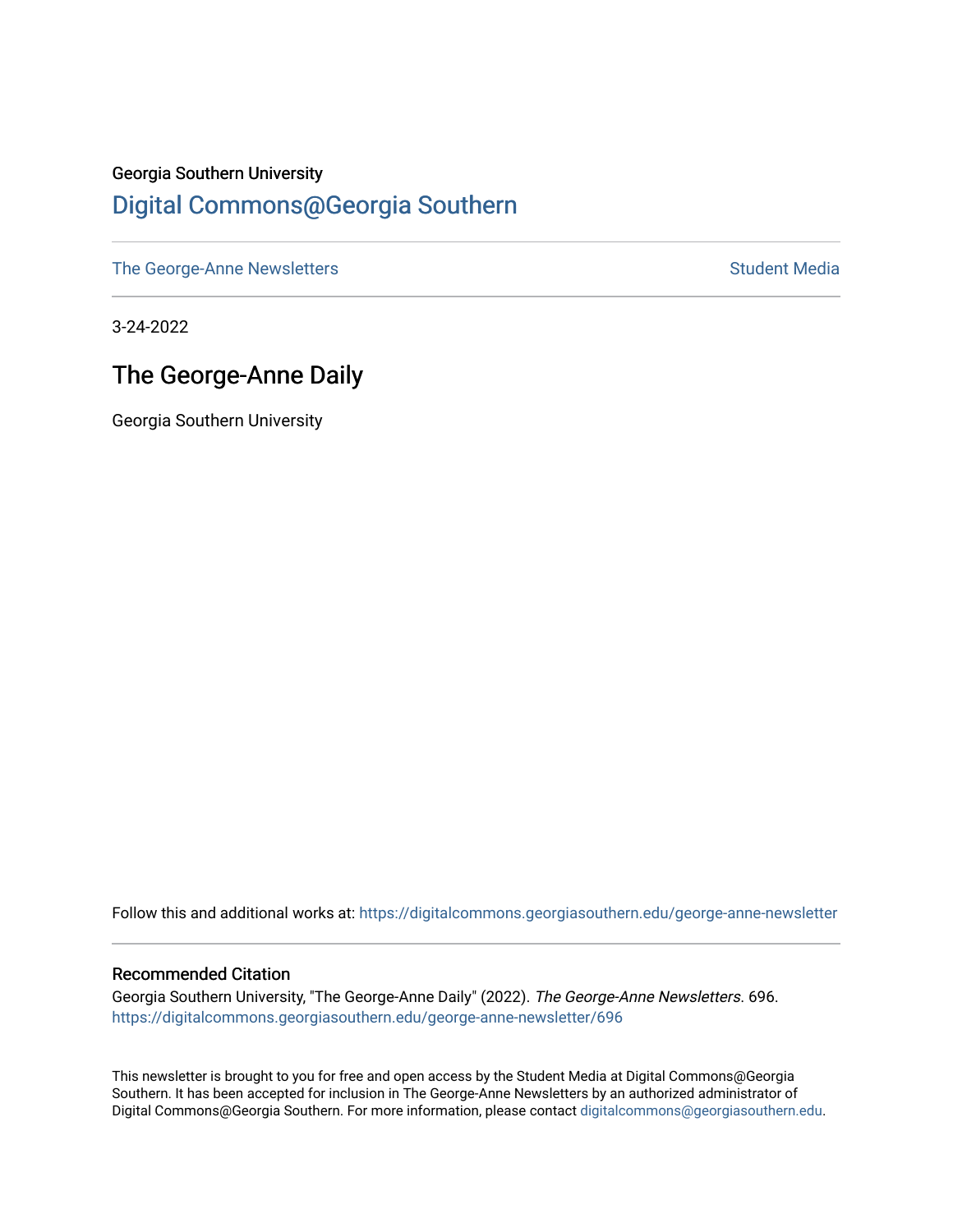

**March 24, 2022**

Good morning! Welcome to your George-Anne Daily Newsletter. Let us catch you up on what's going on in your world.



#### **[Eagles start](https://r20.rs6.net/tn.jsp?f=001SGhMAythphB7yJUPuKDRUxnG4-8_mwWVfyDbXZ6LXYpmQbFqSoOPi3uzIntU3gbUI--ZpKWzqmLNNMxlo56IEyKA3oEHE6cG09nw_93YJp7c8S7H9UHqm1Ynp5mMy1TwktwMqnczw6G0M_goTGGW1Tpdfl0Eyl6FMAZvCahfu2slUoCmxRskOa5XK2X6xPWXQOwvGO-y2a8LAf2i492GcSXE2g9OCARxdY8DRD7a4Dw=&c=hbjP-3rwBEt2ZAbpz8bb3wS1EP9gtoRcCHbXmxafxEU2ZMCWcm9esw==&ch=60HFwfeNcT_XffC1rfy0MQrxA57qvVhTbaodU23loysqkLvh5GGQfQ==)  [conference play](https://r20.rs6.net/tn.jsp?f=001SGhMAythphB7yJUPuKDRUxnG4-8_mwWVfyDbXZ6LXYpmQbFqSoOPi3uzIntU3gbUI--ZpKWzqmLNNMxlo56IEyKA3oEHE6cG09nw_93YJp7c8S7H9UHqm1Ynp5mMy1TwktwMqnczw6G0M_goTGGW1Tpdfl0Eyl6FMAZvCahfu2slUoCmxRskOa5XK2X6xPWXQOwvGO-y2a8LAf2i492GcSXE2g9OCARxdY8DRD7a4Dw=&c=hbjP-3rwBEt2ZAbpz8bb3wS1EP9gtoRcCHbXmxafxEU2ZMCWcm9esw==&ch=60HFwfeNcT_XffC1rfy0MQrxA57qvVhTbaodU23loysqkLvh5GGQfQ==)  [with App State win](https://r20.rs6.net/tn.jsp?f=001SGhMAythphB7yJUPuKDRUxnG4-8_mwWVfyDbXZ6LXYpmQbFqSoOPi3uzIntU3gbUI--ZpKWzqmLNNMxlo56IEyKA3oEHE6cG09nw_93YJp7c8S7H9UHqm1Ynp5mMy1TwktwMqnczw6G0M_goTGGW1Tpdfl0Eyl6FMAZvCahfu2slUoCmxRskOa5XK2X6xPWXQOwvGO-y2a8LAf2i492GcSXE2g9OCARxdY8DRD7a4Dw=&c=hbjP-3rwBEt2ZAbpz8bb3wS1EP9gtoRcCHbXmxafxEU2ZMCWcm9esw==&ch=60HFwfeNcT_XffC1rfy0MQrxA57qvVhTbaodU23loysqkLvh5GGQfQ==)**

After starting the season 11- 5, the Eagle baseball program began conference play with a series win over rival Appalachian State.

## **[Read Now](https://r20.rs6.net/tn.jsp?f=001SGhMAythphB7yJUPuKDRUxnG4-8_mwWVfyDbXZ6LXYpmQbFqSoOPi3uzIntU3gbUeNoOwfTMd4kZwZ2MnOFlDx9cqHaNEIFQp_wUNpumWGPMEOb8dlry0YllXjB79i0VrAqEtYsksgPxXqopgcqfP1hmj99AMcYckvazm9fhRWa5VonN7Z5hON5IGJWJXizhbhfoMgkKJS_dnfALOr6RB9-Oc1gwlNOn3c2IF3FgvrM=&c=hbjP-3rwBEt2ZAbpz8bb3wS1EP9gtoRcCHbXmxafxEU2ZMCWcm9esw==&ch=60HFwfeNcT_XffC1rfy0MQrxA57qvVhTbaodU23loysqkLvh5GGQfQ==)**

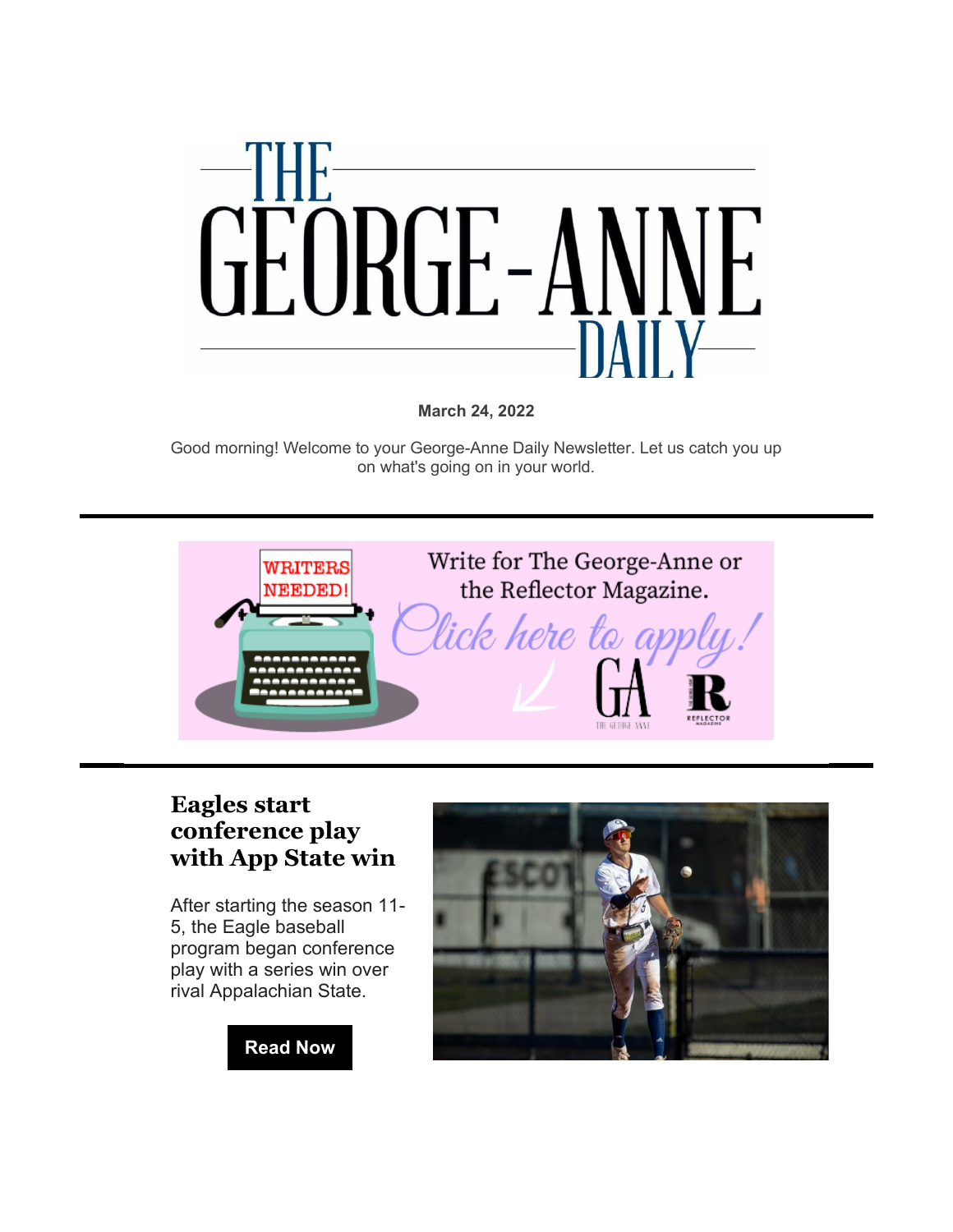### **[Sonny Perdue](https://r20.rs6.net/tn.jsp?f=001SGhMAythphB7yJUPuKDRUxnG4-8_mwWVfyDbXZ6LXYpmQbFqSoOPi3uzIntU3gbU7yB6k-Li-jmXJa34NZrLzVLlhtKeUKf0bX0If-miBha3JgXplQpRFFouVyzOMJ8KRbiRh5b5AjGFZIKZKRjwBdQ3Im6Z3tV6itDeQDP9t0ujSb7cEIyNKe817rT1Q2KQUZcotaNqMXoElQzYCEUio-S2mYSZG21mjKy3YiyxUQu0QLQVXy4bTmzgkJQBVa90UUkud42UJAACw644g_vNbw==&c=hbjP-3rwBEt2ZAbpz8bb3wS1EP9gtoRcCHbXmxafxEU2ZMCWcm9esw==&ch=60HFwfeNcT_XffC1rfy0MQrxA57qvVhTbaodU23loysqkLvh5GGQfQ==)  [named USG](https://r20.rs6.net/tn.jsp?f=001SGhMAythphB7yJUPuKDRUxnG4-8_mwWVfyDbXZ6LXYpmQbFqSoOPi3uzIntU3gbU7yB6k-Li-jmXJa34NZrLzVLlhtKeUKf0bX0If-miBha3JgXplQpRFFouVyzOMJ8KRbiRh5b5AjGFZIKZKRjwBdQ3Im6Z3tV6itDeQDP9t0ujSb7cEIyNKe817rT1Q2KQUZcotaNqMXoElQzYCEUio-S2mYSZG21mjKy3YiyxUQu0QLQVXy4bTmzgkJQBVa90UUkud42UJAACw644g_vNbw==&c=hbjP-3rwBEt2ZAbpz8bb3wS1EP9gtoRcCHbXmxafxEU2ZMCWcm9esw==&ch=60HFwfeNcT_XffC1rfy0MQrxA57qvVhTbaodU23loysqkLvh5GGQfQ==)  [Chancellor, GS](https://r20.rs6.net/tn.jsp?f=001SGhMAythphB7yJUPuKDRUxnG4-8_mwWVfyDbXZ6LXYpmQbFqSoOPi3uzIntU3gbU7yB6k-Li-jmXJa34NZrLzVLlhtKeUKf0bX0If-miBha3JgXplQpRFFouVyzOMJ8KRbiRh5b5AjGFZIKZKRjwBdQ3Im6Z3tV6itDeQDP9t0ujSb7cEIyNKe817rT1Q2KQUZcotaNqMXoElQzYCEUio-S2mYSZG21mjKy3YiyxUQu0QLQVXy4bTmzgkJQBVa90UUkud42UJAACw644g_vNbw==&c=hbjP-3rwBEt2ZAbpz8bb3wS1EP9gtoRcCHbXmxafxEU2ZMCWcm9esw==&ch=60HFwfeNcT_XffC1rfy0MQrxA57qvVhTbaodU23loysqkLvh5GGQfQ==)  [professors weigh in](https://r20.rs6.net/tn.jsp?f=001SGhMAythphB7yJUPuKDRUxnG4-8_mwWVfyDbXZ6LXYpmQbFqSoOPi3uzIntU3gbU7yB6k-Li-jmXJa34NZrLzVLlhtKeUKf0bX0If-miBha3JgXplQpRFFouVyzOMJ8KRbiRh5b5AjGFZIKZKRjwBdQ3Im6Z3tV6itDeQDP9t0ujSb7cEIyNKe817rT1Q2KQUZcotaNqMXoElQzYCEUio-S2mYSZG21mjKy3YiyxUQu0QLQVXy4bTmzgkJQBVa90UUkud42UJAACw644g_vNbw==&c=hbjP-3rwBEt2ZAbpz8bb3wS1EP9gtoRcCHbXmxafxEU2ZMCWcm9esw==&ch=60HFwfeNcT_XffC1rfy0MQrxA57qvVhTbaodU23loysqkLvh5GGQfQ==)**

The controversy surrounding the new man at the helm of our university system.



**[Read Now](https://r20.rs6.net/tn.jsp?f=001SGhMAythphB7yJUPuKDRUxnG4-8_mwWVfyDbXZ6LXYpmQbFqSoOPi3uzIntU3gbU7yB6k-Li-jmXJa34NZrLzVLlhtKeUKf0bX0If-miBha3JgXplQpRFFouVyzOMJ8KRbiRh5b5AjGFZIKZKRjwBdQ3Im6Z3tV6itDeQDP9t0ujSb7cEIyNKe817rT1Q2KQUZcotaNqMXoElQzYCEUio-S2mYSZG21mjKy3YiyxUQu0QLQVXy4bTmzgkJQBVa90UUkud42UJAACw644g_vNbw==&c=hbjP-3rwBEt2ZAbpz8bb3wS1EP9gtoRcCHbXmxafxEU2ZMCWcm9esw==&ch=60HFwfeNcT_XffC1rfy0MQrxA57qvVhTbaodU23loysqkLvh5GGQfQ==)**



## **[Our Women's History](https://r20.rs6.net/tn.jsp?f=001SGhMAythphB7yJUPuKDRUxnG4-8_mwWVfyDbXZ6LXYpmQbFqSoOPi16zEHnUVql0vd0DhTC4-LfPknuCuQE57GLAC5lQXUAKWu2R-jkLDMRhfuwV3TMSGzfez2kFevjP4PjX1JuBWiFM3dI5QqOMikD0QXXndrIen5CNuNCLWfPd3Lafn2wtWmCOh3Yhjrk9Y_7DN-gusKJrlsi-pkmwkAXULTB20EZhkpHnbNwVLSotcSI6XyKSUmMzD5lylkI5&c=hbjP-3rwBEt2ZAbpz8bb3wS1EP9gtoRcCHbXmxafxEU2ZMCWcm9esw==&ch=60HFwfeNcT_XffC1rfy0MQrxA57qvVhTbaodU23loysqkLvh5GGQfQ==)  [picks: Podcasts, books,](https://r20.rs6.net/tn.jsp?f=001SGhMAythphB7yJUPuKDRUxnG4-8_mwWVfyDbXZ6LXYpmQbFqSoOPi16zEHnUVql0vd0DhTC4-LfPknuCuQE57GLAC5lQXUAKWu2R-jkLDMRhfuwV3TMSGzfez2kFevjP4PjX1JuBWiFM3dI5QqOMikD0QXXndrIen5CNuNCLWfPd3Lafn2wtWmCOh3Yhjrk9Y_7DN-gusKJrlsi-pkmwkAXULTB20EZhkpHnbNwVLSotcSI6XyKSUmMzD5lylkI5&c=hbjP-3rwBEt2ZAbpz8bb3wS1EP9gtoRcCHbXmxafxEU2ZMCWcm9esw==&ch=60HFwfeNcT_XffC1rfy0MQrxA57qvVhTbaodU23loysqkLvh5GGQfQ==)  [art by Georgia women](https://r20.rs6.net/tn.jsp?f=001SGhMAythphB7yJUPuKDRUxnG4-8_mwWVfyDbXZ6LXYpmQbFqSoOPi16zEHnUVql0vd0DhTC4-LfPknuCuQE57GLAC5lQXUAKWu2R-jkLDMRhfuwV3TMSGzfez2kFevjP4PjX1JuBWiFM3dI5QqOMikD0QXXndrIen5CNuNCLWfPd3Lafn2wtWmCOh3Yhjrk9Y_7DN-gusKJrlsi-pkmwkAXULTB20EZhkpHnbNwVLSotcSI6XyKSUmMzD5lylkI5&c=hbjP-3rwBEt2ZAbpz8bb3wS1EP9gtoRcCHbXmxafxEU2ZMCWcm9esw==&ch=60HFwfeNcT_XffC1rfy0MQrxA57qvVhTbaodU23loysqkLvh5GGQfQ==)**

Check out our quick picks celebrating Women's History Month

**[Read more](https://r20.rs6.net/tn.jsp?f=001SGhMAythphB7yJUPuKDRUxnG4-8_mwWVfyDbXZ6LXYpmQbFqSoOPi16zEHnUVql0vd0DhTC4-LfPknuCuQE57GLAC5lQXUAKWu2R-jkLDMRhfuwV3TMSGzfez2kFevjP4PjX1JuBWiFM3dI5QqOMikD0QXXndrIen5CNuNCLWfPd3Lafn2wtWmCOh3Yhjrk9Y_7DN-gusKJrlsi-pkmwkAXULTB20EZhkpHnbNwVLSotcSI6XyKSUmMzD5lylkI5&c=hbjP-3rwBEt2ZAbpz8bb3wS1EP9gtoRcCHbXmxafxEU2ZMCWcm9esw==&ch=60HFwfeNcT_XffC1rfy0MQrxA57qvVhTbaodU23loysqkLvh5GGQfQ==)**

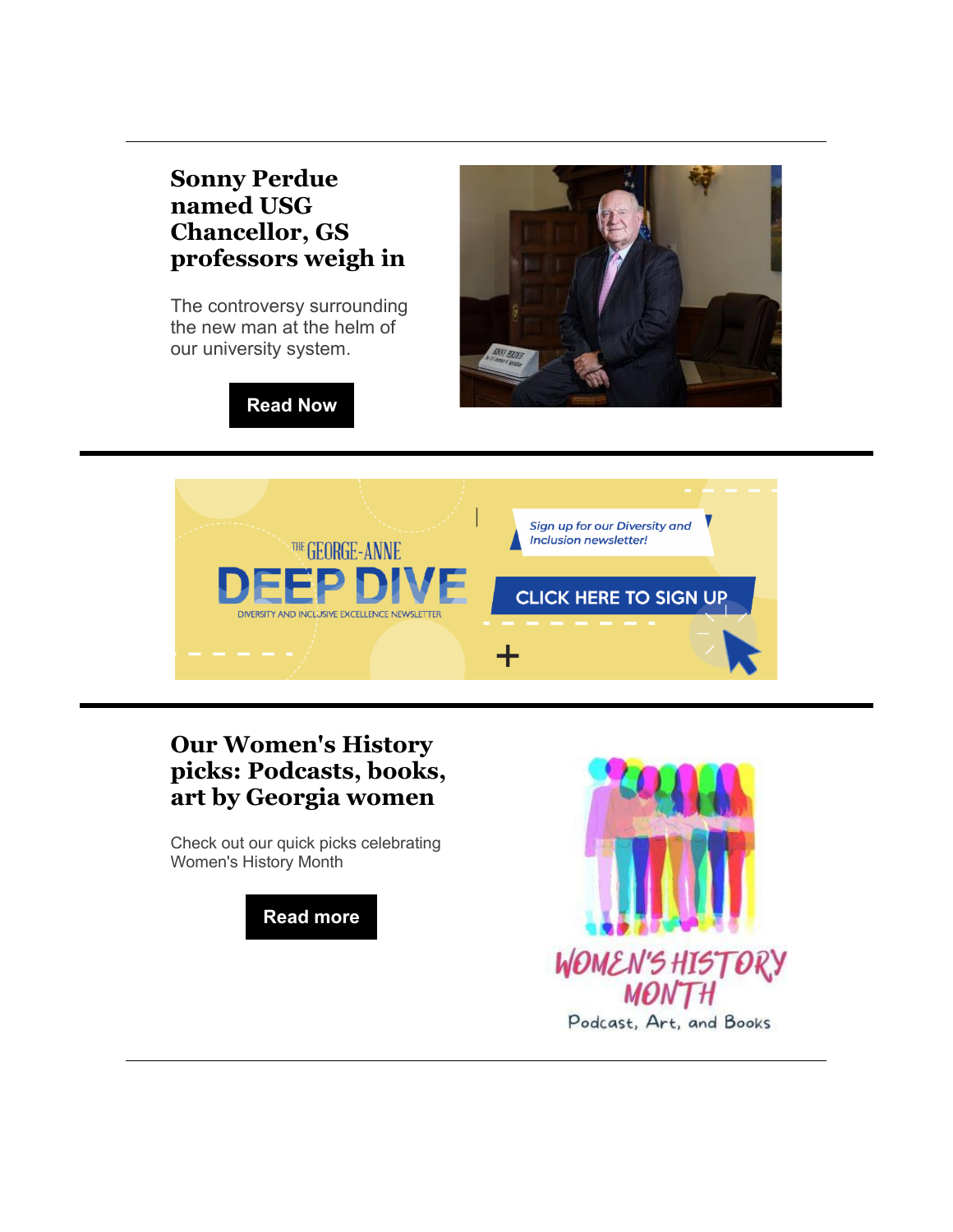

What does it mean to be an Aries?

## **[OPINION: The](https://r20.rs6.net/tn.jsp?f=001SGhMAythphB7yJUPuKDRUxnG4-8_mwWVfyDbXZ6LXYpmQbFqSoOPi3uzIntU3gbUkGGiCeylmoF-IEjXXeo0znPXW6suaHcApK7P4nKdTbXG1npcwK3KlnjASpH919-6Qb3rNg6d-QHxdstdizDePhsWezU8n1I2pJ8UVrOz9k3W5ZeDXCZ1nYTR8u4gnAV77yuFfRKmr0I9p6qRA2z-Rw==&c=hbjP-3rwBEt2ZAbpz8bb3wS1EP9gtoRcCHbXmxafxEU2ZMCWcm9esw==&ch=60HFwfeNcT_XffC1rfy0MQrxA57qvVhTbaodU23loysqkLvh5GGQfQ==)  [disastrous decade](https://r20.rs6.net/tn.jsp?f=001SGhMAythphB7yJUPuKDRUxnG4-8_mwWVfyDbXZ6LXYpmQbFqSoOPi3uzIntU3gbUkGGiCeylmoF-IEjXXeo0znPXW6suaHcApK7P4nKdTbXG1npcwK3KlnjASpH919-6Qb3rNg6d-QHxdstdizDePhsWezU8n1I2pJ8UVrOz9k3W5ZeDXCZ1nYTR8u4gnAV77yuFfRKmr0I9p6qRA2z-Rw==&c=hbjP-3rwBEt2ZAbpz8bb3wS1EP9gtoRcCHbXmxafxEU2ZMCWcm9esw==&ch=60HFwfeNcT_XffC1rfy0MQrxA57qvVhTbaodU23loysqkLvh5GGQfQ==)**

Why are '20-somethings' struggling so much when navigating change and choices



# **Daily Photo 3-16-2022**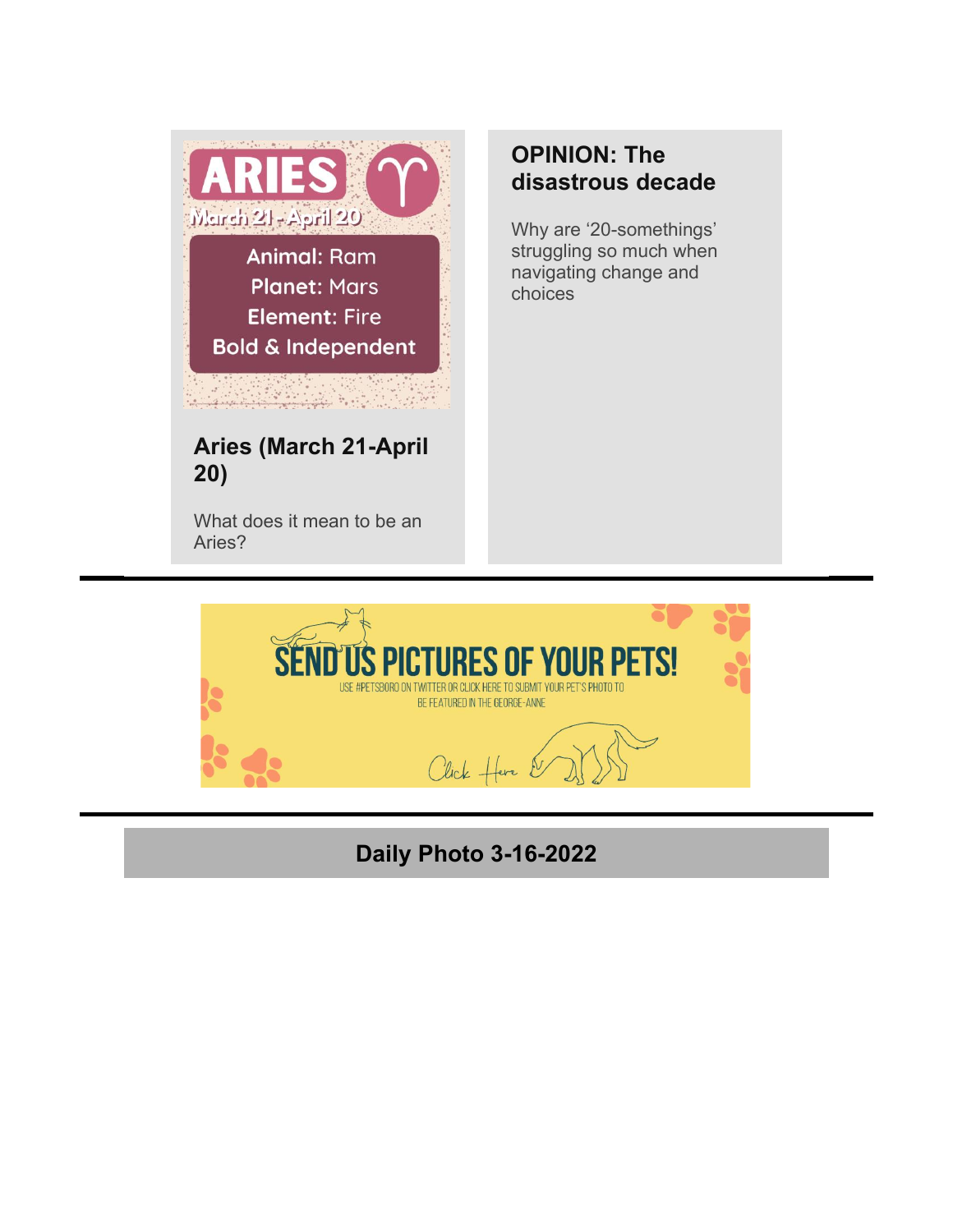

Trinity Curry, a senior, is spending her spring break visiting family in the snowy state of Kentucky on March 16.



#### **Buster | #PETSBORO**

Meet Buster!

"His favorite thing to do is pop the bubble wrap that comes inside of packages," said owner, Macayla Stephenson. "He has my heart because when I'm around him, he makes me feel protected and he also makes me feel like I'm never alone."